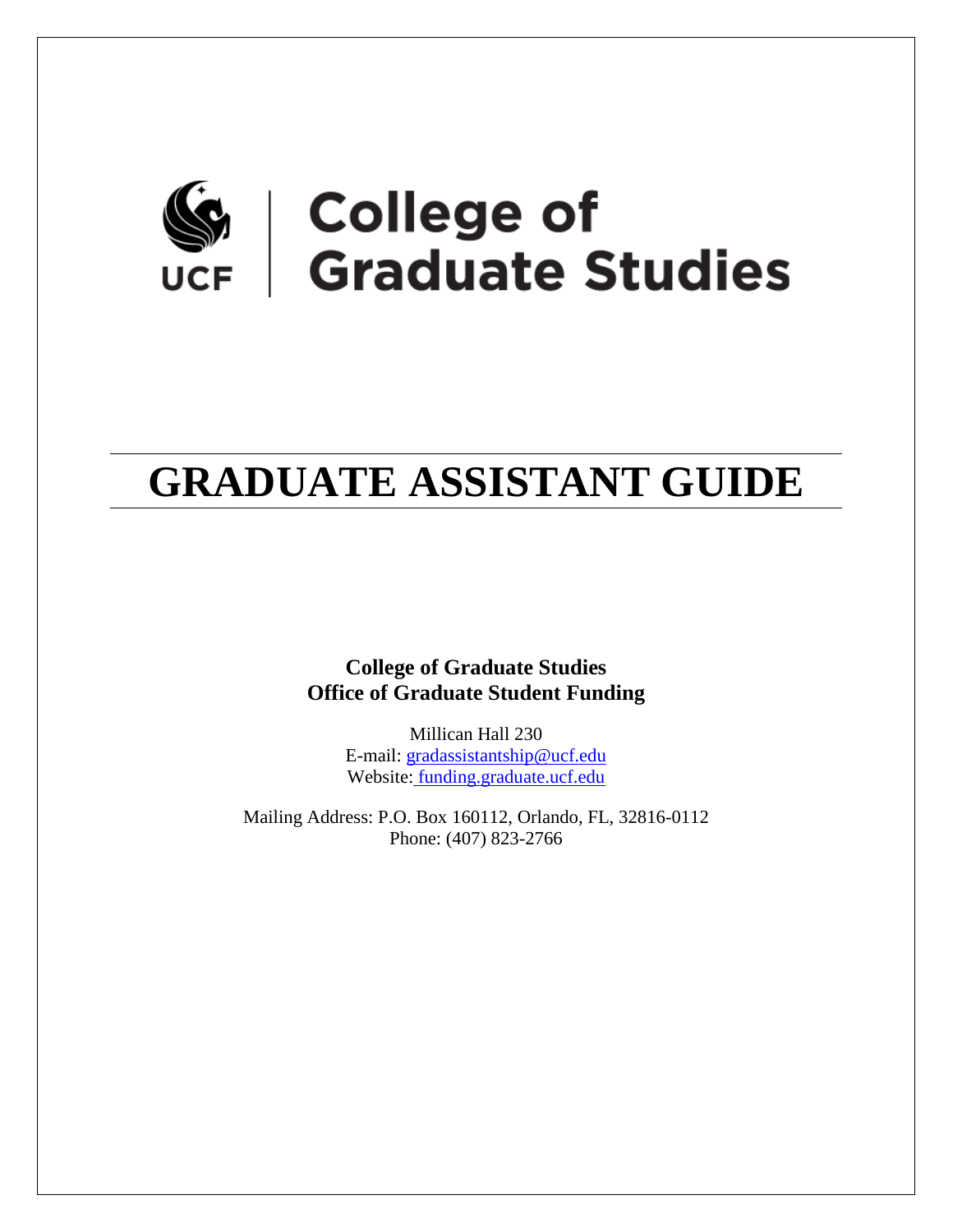# **TABLE OF CONTENTS**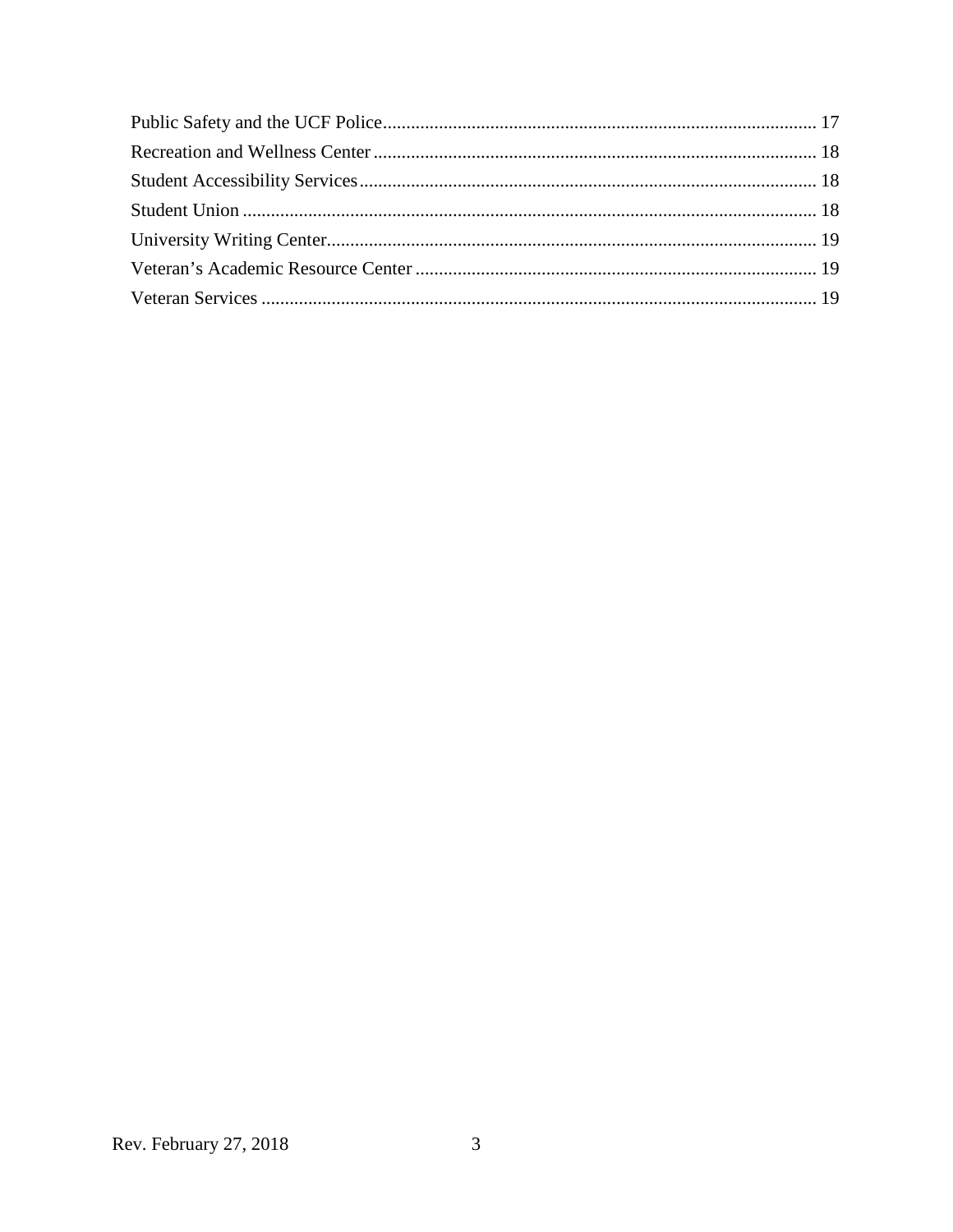## **INTRODUCTION**

<span id="page-3-0"></span>Congratulations on receiving a graduate assistantship! This award is given to a student in order to enable him or her to obtain academic teaching and research experience while making progress toward a graduate degree. You should become familiar with the academic regulations of the College of Graduate Studies published in the Graduate Catalog and with the special requirements of your program.

This handbook provides a compilation of services that are available to you as a graduate student and a graduate assistant. This guide supplements the Graduate College and your orientation materials by providing an introduction to life as a graduate assistant at the University of Central Florida and by offering a full list of resources you might need while attending classes at UCF and working as a graduate assistant.

Working as a graduate assistant can seem overwhelming at times, but rest assured that there are a number of support services available to help you succeed in your work and your graduate studies. So again, we welcome you to the University of Central Florida and wish you the best in your graduate studies and your work as a graduate assistant.

*Special note to university fellowship students who also hold graduate assistantships:* In addition to this assistantship guide, please refer to your fellowship offer for details of your fellowship requirements and funding. If you have questions, contact [gradfellowship@ucf.edu](mailto:gradfellowship@ucf.edu) in the College of Graduate Studies.

#### **Questions about your graduate assistantship?**

Contact your graduate program regarding your assistantship assignments, faculty supervisor, hiring agreement details, level of tuition support, and paychecks. Contact your faculty supervisor and/or graduate program director about your work schedule and leave requests.

Contact the College of Graduate Studies at [gradassistantship@ucf.edu](mailto:gradassistantship@ucf.edu) if you have questions about enrollment in student health insurance, health insurance holds that prevent you from registering for classes, GTA training requirements, and posting of tuition support to your term bill. You may also consult the College of Graduate Studies if you need guidance to resolve other assistantship-related problems.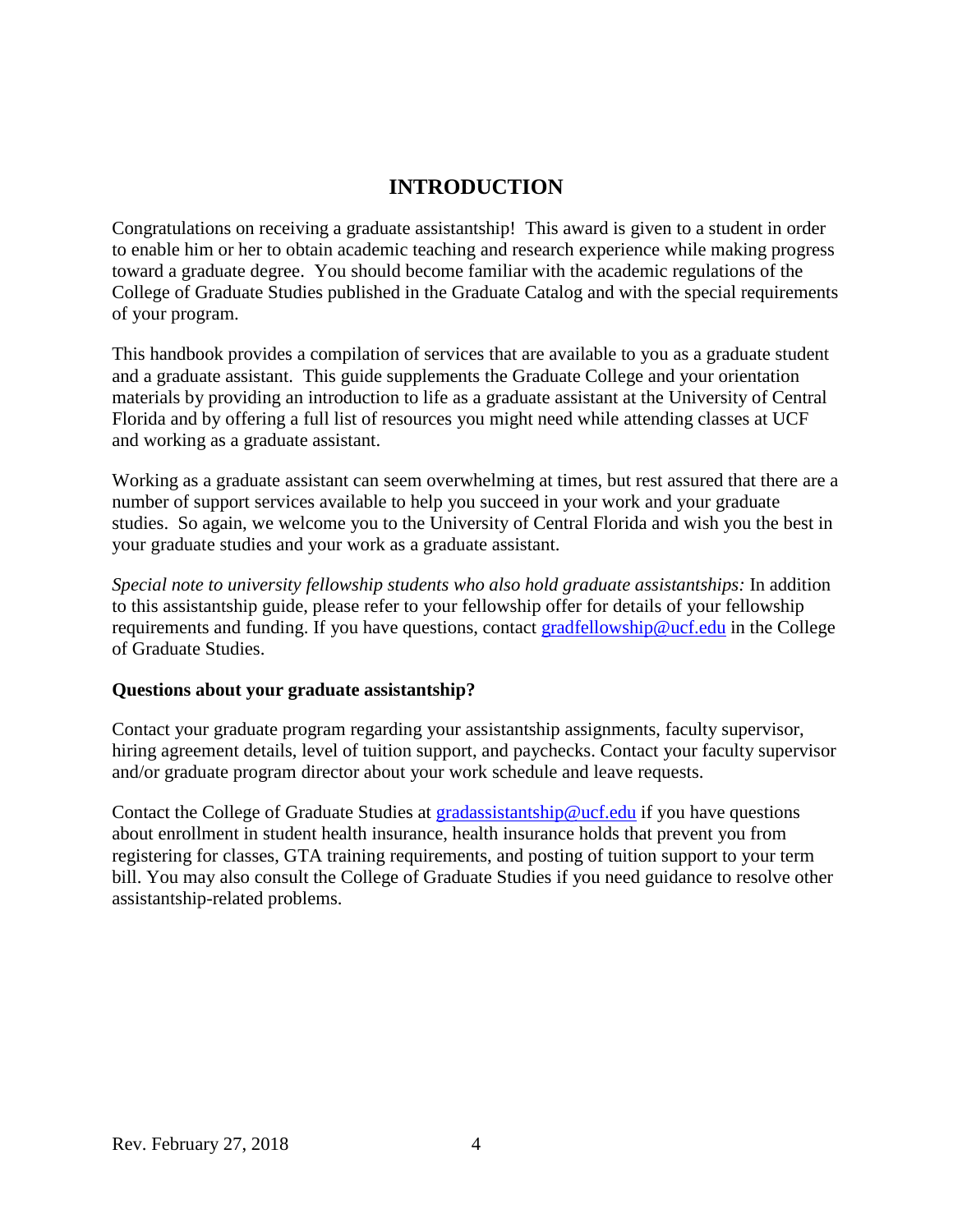# **INFORMATION FOR ALL GRADUATE ASSISTANTS**

#### Financial Support Requirements

<span id="page-4-1"></span><span id="page-4-0"></span>Graduate students must meet all of the following requirements each term that they receive an assistantship:

- Students must be accepted as a graduate student in a degree program and enrolled fulltime. See **Full-time Enrollment Requirements.**
- Student must maintain good academic standing. See Academic Progress and [Performance.](http://www.graduatecatalog.ucf.edu/content/policies.aspx?id=5700#Academic_Progress_and_Performance)

#### Conditions of Graduate Assistantships

<span id="page-4-2"></span>Graduate students are not allowed to be appointed on a graduate assistantship for more than 20 hours per week in fall and spring. In summer, they may be appointed up to 40 hours per week. An assistantship agreement is contingent upon full-time enrollment as specified in the Graduate Catalog.

An assistantship may be curtailed, diminished, or terminated at any time, by reason of any one of the following:

- failure of the graduate assistant, in the academic judgment of the College or University, to maintain satisfactory student status or to make appropriate progress toward the degree;
- incompetence, which is documented, or misconduct of the employee:
- completion of degree requirements;
- lack of funds as a result of adverse financial conditions;
- no further need, in the opinion of the University, Department or other unit, for the functions being performed; or
- for international students, if visa status is not maintained.

#### Academic Enrollment

<span id="page-4-3"></span>Graduate students must meet certain eligibility requirements each term that they receive benefits. One of these requirements is full-time enrollment. A full-time degree-seeking graduate student must take at least 9 credit hours in the fall and spring semesters. A half-time load is defined as enrolled in at least 4.5 credit hours in fall and spring terms. During the summer term, full-time is 6 credit hours and half-time is 3 credit hours.

Graduate students are part-time if they do not enroll as above except for two special cases:

• For master's students pursuing a thesis option and enrolled only in thesis course work (XXX 6971), full-time enrollment is defined as 3 hours per semester [including summers, of thesis course work (XXX 6971)], after completion of all course work and until successful completion and defense of thesis.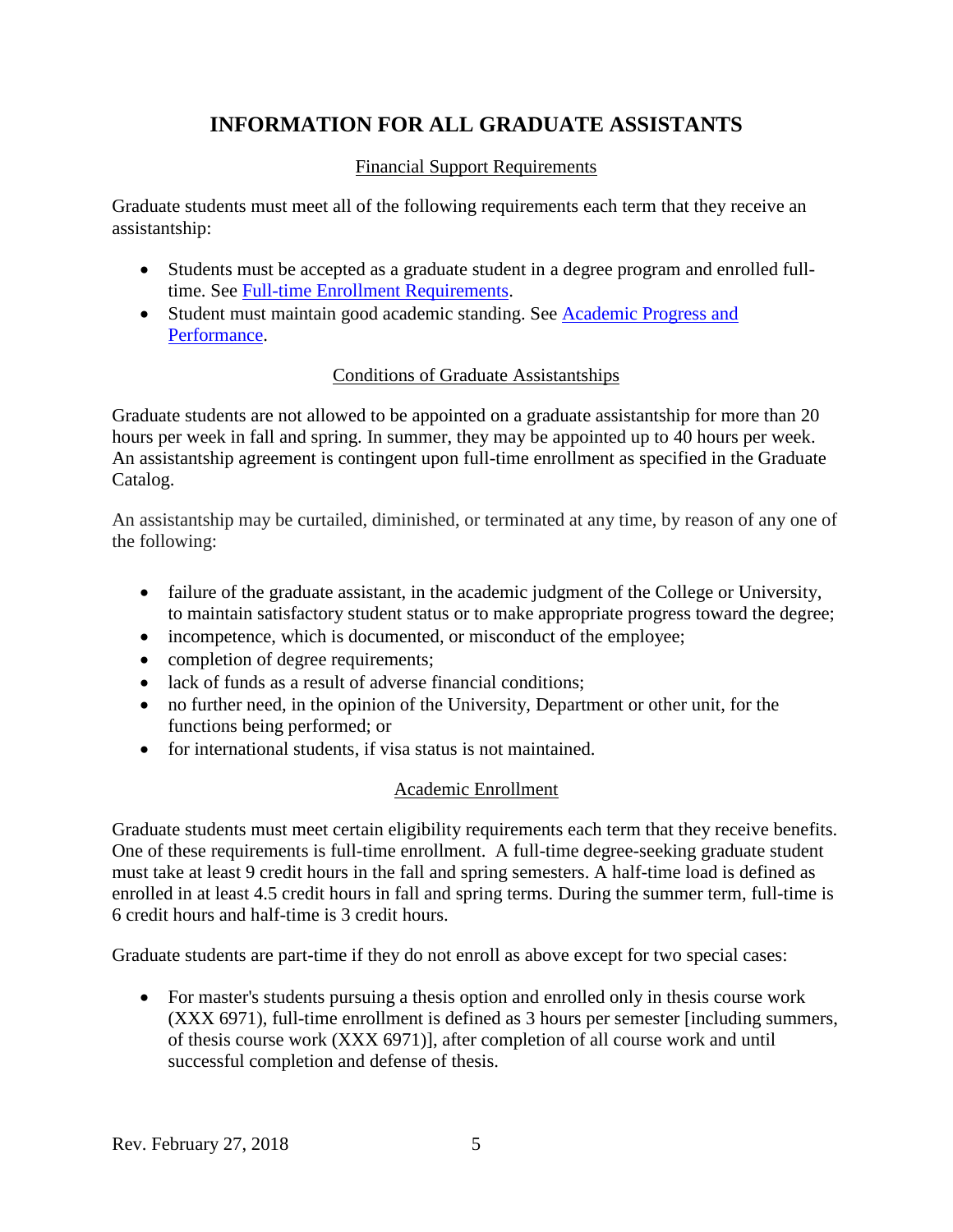• For doctoral students who have passed the candidacy exam and are registered for doctoral dissertation (XXX 7980) hours only, full-time is 3 hours per semester, including summers, until successful completion and defense of dissertation.

#### Categories of Graduate Assistants

<span id="page-5-0"></span>There are six different types of assistantships and it is important to know which position and job code you have. Listed below are the different types of assistantships with the corresponding duties and benefits:

| <b>Type</b>                                       | <b>Job Code</b> | <b>Description</b>                                                                                                                                                                                                                  | <b>Tuition</b><br><b>Remission</b> | <b>Health</b><br><b>Insurance</b>                                                 |
|---------------------------------------------------|-----------------|-------------------------------------------------------------------------------------------------------------------------------------------------------------------------------------------------------------------------------------|------------------------------------|-----------------------------------------------------------------------------------|
| Graduate<br>Teaching<br>Associate<br>(GTA)        | 9183            | Instructor of record for undergraduate courses in<br>the specific discipline in which the student has<br>graduate-level expertise and 18 hours of graduate<br>course work (cannot be instructor of record for<br>graduate courses). | Tuition<br>waiver or<br>payment    | Eligible if<br>student's<br>assistantships<br>total at least 20<br>hours per week |
| Graduate<br>Teaching<br><b>Assistant</b><br>(GTA) | 9184            | Teaching-related duties under the supervision of a<br>faculty member. The student may assist a faculty<br>member in any aspect of course instruction but<br>cannot serve as the primary instructor of record.                       | Tuition<br>waiver or<br>payment    | Eligible if<br>student's<br>assistantships<br>total at least 20<br>hours per week |
| Graduate<br>Teaching<br>Grader<br>(GTA)           | 9187            | Grading papers or assisting a faculty member in the<br>noninstructional aspects of course teaching. The<br>student may have no direct instructional contact<br>with students.                                                       | Tuition<br>waiver or<br>payment    | Eligible if<br>student's<br>assistantships<br>total at least 20<br>hours per week |
| Graduate<br>Research<br>Associate<br>(GRA)        | 9181            | Research or research-related duties                                                                                                                                                                                                 | Tuition<br>payment                 | Eligible if<br>student's<br>assistantships<br>total at least 20<br>hours per week |
| Graduate<br>Research<br>Assistant<br>(GRA)        | 9182            | Research or research-related duties                                                                                                                                                                                                 | Tuition<br>payment                 | Eligible if<br>student's<br>assistantships<br>total at least 20<br>hours per week |
| Graduate<br><b>Assistant</b><br>(GA)              | 9186            | General educational administration duties                                                                                                                                                                                           | Tuition<br>payment                 | Eligible if<br>student's<br>assistantships<br>total at least 20<br>hours per week |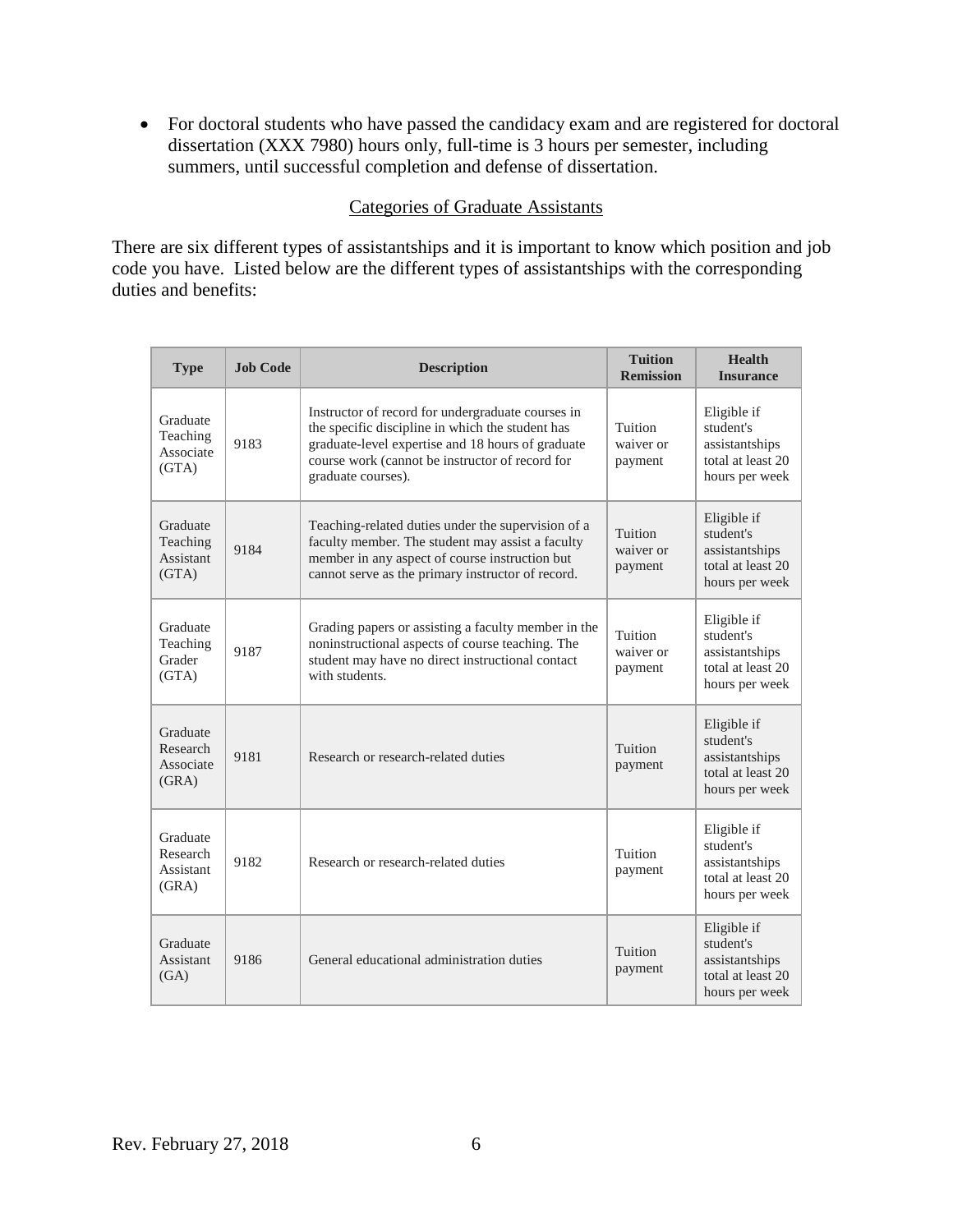#### <span id="page-6-0"></span>Health Insurance Benefits

The College of Graduate Studies pays for health insurance coverage for qualifying assistantship students with appointments totaling 20 hours per week (even if two different appointments of 10 hours per week, as long as the total is 20 hours per week).

Those with a qualifying assistantship in spring semester will also receive health insurance coverage in summer semester; you do not have to receive a summer assistantship or be enrolled in summer semester. Students are required to accept or decline the coverage by submitting the Health Insurance Form in their myUCF Student Center.

The College of Graduate Studies will contact students who qualify to receive this paid health insurance with instructions on how to complete the Health Insurance Form. These communications will go to your Knights E-mail account.

#### *Health Insurance Coverage Periods*

Fall Assistantship - August 15-December 31 Spring Assistantship - January 1-August 14 Summer Assistantship - May 1-August 14

For more information about the plan, see the following link from UCF Student Health Plan, underwritten by UnitedHealthcare Insurance Company and serviced by Gallagher Student Health & Special Risk site: [https://funding.graduate.ucf.edu/health\\_insurance/.](https://funding.graduate.ucf.edu/health_insurance/)

International Students with Health Insurance Holds

For international students on F-1 visa, the College of Graduate Studies will notify the UCF Health Center of your health insurance and request adjustment of the health insurance hold on your university record so you can register for classes. The health insurance hold is adjusted after international students accept the health insurance in their myUCF Student Center. International students who decline the Graduate Studies-paid health insurance must go to the Gallagher Student Health website and complete the online Waiver form.

#### Student Health Services

<span id="page-6-1"></span>The mission of [UCF Student Health Services](https://shs.sdes.ucf.edu/) is to provide excellent healthcare that delivers value and promotes lifelong well-being to the UCF community. The staff includes two sports medicine physicians, three psychiatrists, two gynecologists, five primary care physicians, four physician assistants, six advanced registered nurse practitioners, a dietician, pharmacy staff, nursing staff, laboratory staff, and radiography staff. Health Services provides low-cost health services to the UCF community and is funded, in part, by the student health fee.

Health Services is located at 4098 Libra Drive adjacent to the Libra residence halls. The UCF Pharmacy is located on the first floor of the Health Services Building. There is also a Health Services located at Knights Plaza, inside the Knight Aide Pharmacy and Convenience Store located across from the CFE Arena.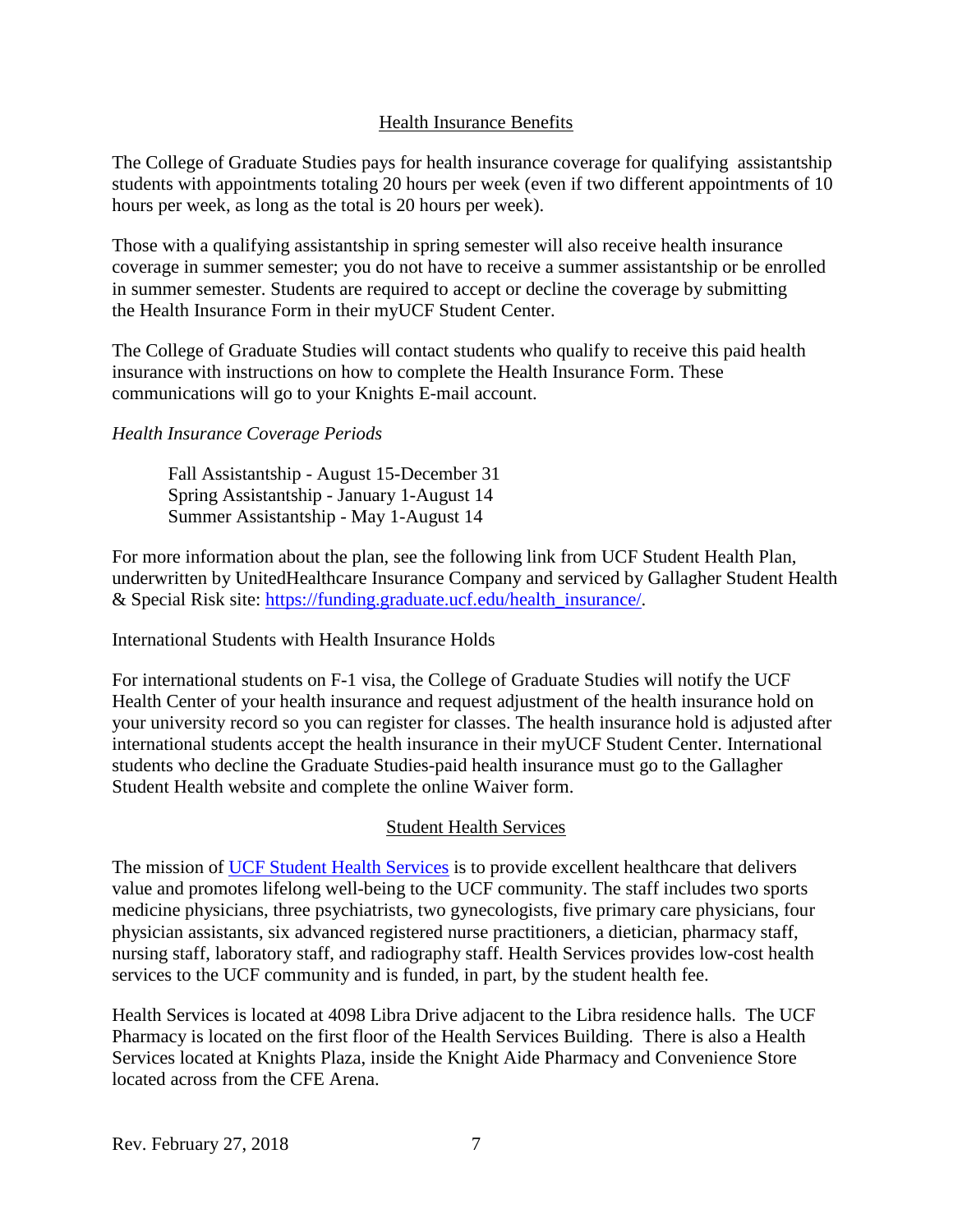#### Stipend Payment

<span id="page-7-0"></span>You will receive your stipend as a biweekly paycheck through UCF Human Resources. The amount of your stipend will be stated in your assistantship agreement. The assistantship agreement is an agreement between you and your hiring department to perform duties for a specified time period. When your agreement is ready for your review and signature, you will receive an e-mail message sent to your Knights account with instructions on how to sign (accept) the agreement online. You must accept your assistantship agreement prior to starting your assignment.

Before accepting your assistantship agreement, you should carefully review the following sections:

- Assistantship Start and End Dates
- Standard Hours
- Assistantship Category
- GTA Assignment (only if you have received a teaching assistantship)
- Faculty Supervisor
- Total Stipend
- Resident Tuition Remission
- Optional Fees
- Conditions of Assistantship

Note: If you are awarded an assistantship for the Summer semester, pay careful attention to the duration of your appointment. You will only get paid during the time period of your hire.

#### Parental Leave for Graduate Assistants

<span id="page-7-1"></span>The Parental Leave program is designed to assist graduate assistants on existing assistantship agreements during pregnancy or immediately after the birth or adoption of their infant child. The mother may choose to use up to six weeks of leave for pregnancy and/or maternity needs. The spouse or partner may choose to use up to six weeks of leave to assist in the care of the newborn child and the child's mother during the postpartum period. Graduate assistants who have assumed parenthood through the adoption of an infant may also use this leave. This includes graduate assistants in a domestic partnership. For this leave policy, a domestic partner is defined as a same sex individual who shares a committed, mutually-dependent relationship.

For more information about this policy, see the current [Graduate Catalog](http://www.graduatecatalog.ucf.edu/content/FinancialInfo.aspx?id=6096#Parental_Leave_for_Graduate_Assistants) or the [Policy Guide](http://www.students.graduate.ucf.edu/policy/details.aspx?id=2173) for graduate students.

#### Office of Student Financial Assistance

<span id="page-7-2"></span>The [Office of Student Financial Assistance](http://finaid.ucf.edu/) provides UCF students and the University Community comprehensive quality service by offering options for financial assistance and

Rev. February 27, 2018 8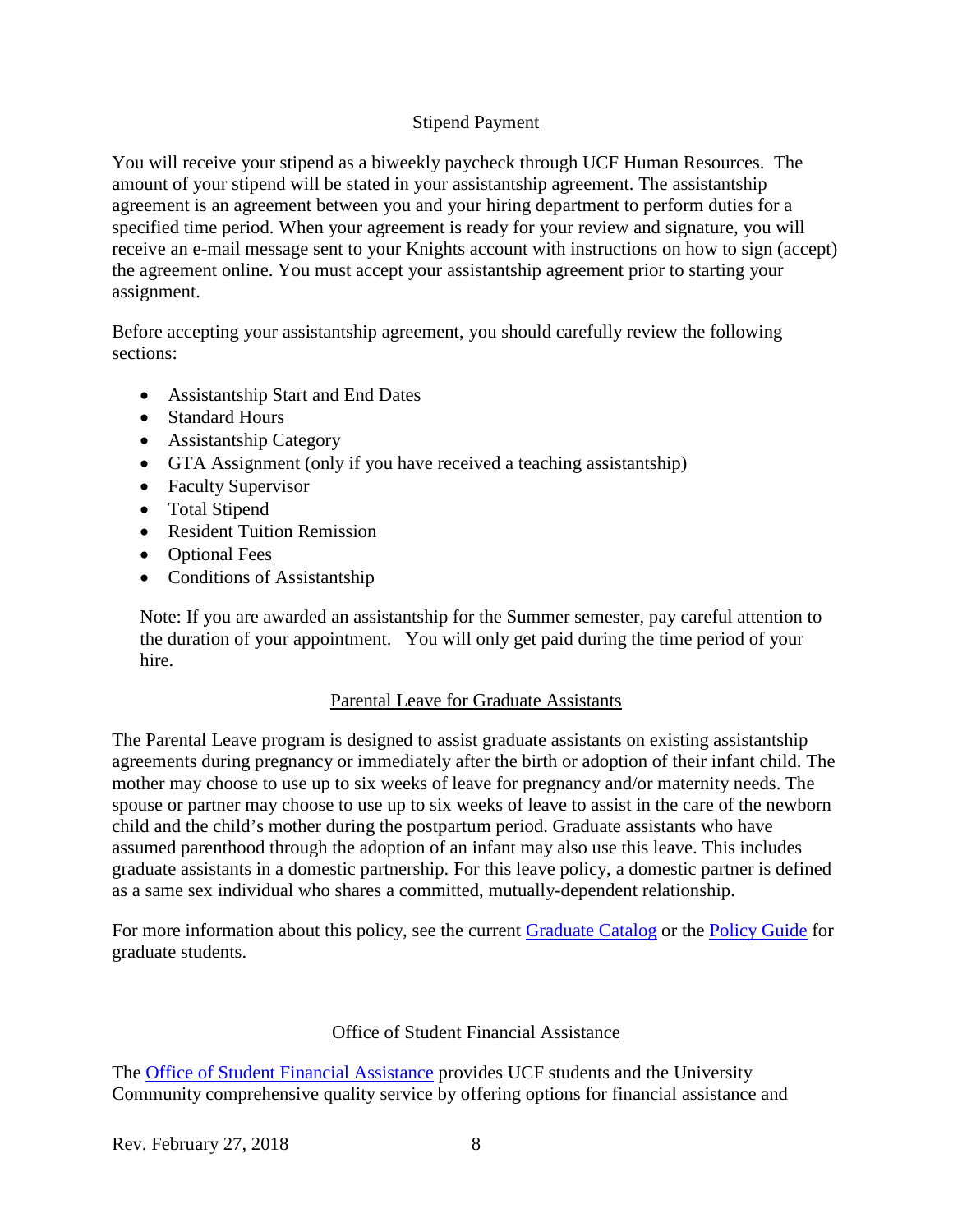efficient delivery of aid. Financial aid counseling is available by appointment. Due to confidentiality, counseling by phone and e-mail is limited. The office is located in Millican Hall, room 120. For appointments, call 407-823-2827 or e-mail finaid@ucf.edu.

#### Personal Workspace Facilities

<span id="page-8-0"></span>Graduate Assistants usually have office or laboratory space. In some departments, limited workspace requires the sharing of desks, filing cabinets, telephones, or computers, but Graduate Assistants become adept at working out compatible office use schedules. Ordinarily, you will have your own mailbox in your department office.

#### Performance Assessments

<span id="page-8-1"></span>Your faculty supervisor (the person mentoring you in the class that you are teaching or assisting with) is required to assess you each semester if you are a [GTA](hhttps://funding.graduate.ucf.edu/GTA_Performance_and_Assessments/) using the online GTA [Performance Assessment Form.](hhttps://funding.graduate.ucf.edu/GTA_Performance_and_Assessments/) The completed online assessment form will be shared with you and you will be given an opportunity to respond. The purpose of the evaluation is to assess your professional development as a GTA while under faculty supervision and provide guidance on how you can improve your teaching.

Students assigned to GTA positions will receive instructions about reviewing and approving the GTA Assessment form in myUCF to their Knights email.

#### Graduate Awards

<span id="page-8-2"></span>UCF gives four university-level awards for graduate research and teaching. Nominations must be submitted **electronically** to your College's Associate Dean for Graduate Studies for consideration for the college award. The college associate dean will charge a committee to evaluate the documentation submitted by the nominees and select the person to receive the college award. The selected award winner for each college will then be forwarded to the Vice Provost and Dean of the College of Graduate Studies for consideration for the university award. Forwarded files must contain a letter of support from the college Dean/school Director, or his/her designee.

**Outstanding Dissertation**: The Award for the Outstanding Dissertation recognizes doctoral students for excellence in the dissertation. The focus of this award is on the quality and contribution of the student's dissertation. Excellence of the dissertation may be demonstrated by evidences such as, but not limited to: publications in refereed journals, awards and recognitions from professional organizations, and praise from faculty members and other colleagues in the field.

**Outstanding Master's Thesis**: The Award for the Outstanding Master's Thesis recognizes graduate students for excellence in the master's thesis. The focus of this award is on the quality and contribution of the student's thesis research. Excellence of the master's thesis may be demonstrated by evidences such as, but not limited to: publications in refereed journals, awards and recognitions from professional organizations, and praise from faculty members and other colleagues in the field.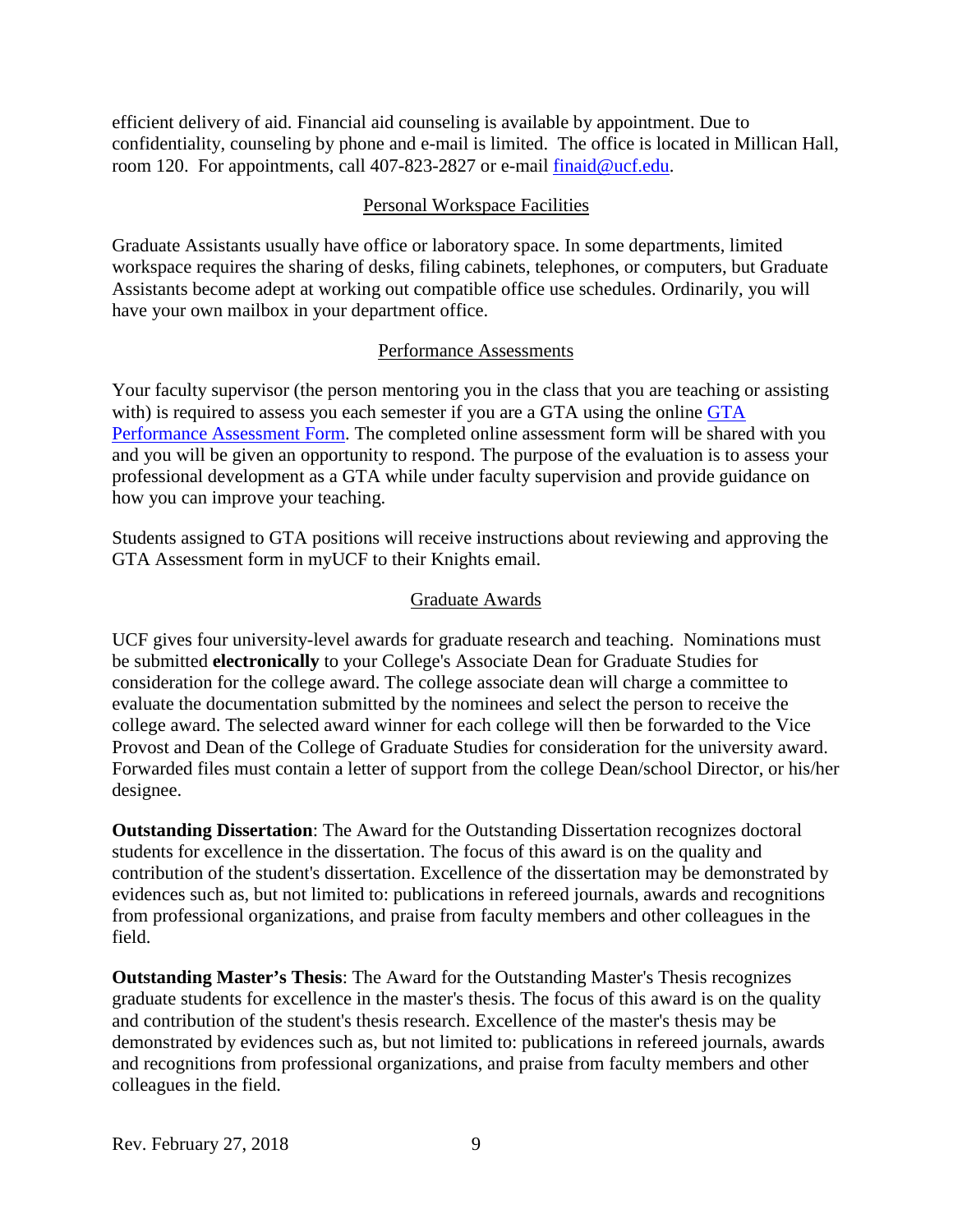**Award for Excellence by a Graduate Teaching Assistant**: The Award for Graduate Teaching Assistant recognizes excellence by graduate teaching assistants (GTAs) who are not instructors of record, but who provide teaching support and assistance under the direction of a lead teacher. This award focuses on the extent and quality of the assistance provided by the student to the lead instructor and the students in the class. Excellence in serving as a GTA may be demonstrated by evidences such as, but not limited to: lead teacher evaluations, student letters attesting to teaching excellence (limited to no more than five pages), a typical lab syllabus, a sample project/assignment for which the GTA was responsible for grading.

**Award for Excellence in Graduate Student Teaching**: The Award for Graduate Student Teaching recognizes excellence in teaching by graduate teaching assistants who serve as instructors of record and have independent classroom responsibilities. The focus of this award is on the quality of the student's teaching and the academic contributions of those activities. Excellence in teaching may be demonstrated by evidences such as, but not limited to: awards or honors received in recognition of teaching excellence, outstanding evaluations of teaching, presentations or publications related to teaching, comments and/or evaluations from students or faculty regarding the outstanding nature of the student's teaching.

<span id="page-9-0"></span>For eligibility and application requirements, see [http://www.graduate.ucf.edu/Student\\_Awards/](http://www.graduate.ucf.edu/Student_Awards/)

#### Academic Honesty

As a graduate student, you are expected to display the highest standards of academic and personal integrity. The university does not tolerate academic dishonesty in any form. Cases of academic impropriety of any type will be dealt with in accordance with the Rules of Conduct and the Disciplinary Process for the University of Central Florida, as described in the latest edition of the Golden Rule [\(www.goldenrule.sdes.ucf.edu\)](http://www.goldenrule.sdes.ucf.edu/). You are expected to be familiar with the Golden Rule.

#### Sexual Harassment

<span id="page-9-1"></span>From your own experience as a student, you may already be sensitized to the need to avoid any appearance of sexual harassment of your students. Sexual harassment is strictly prohibited at UCF. The University of Central Florida values diversity in the campus community. Accordingly, discrimination on the basis of race, sex, national origin, religion, age, disability, marital status, parental status, veteran's status, sexual orientation, or genetic information is prohibited.

Sexual harassment, a form of sex discrimination, is defined as unwelcome sexual advances, requests for sexual favors, or verbal or physical conduct of a sexual nature when:

- Submission to such conduct is made either explicitly or implicitly a term or condition of an individual's employment or enrollment;
- Submission to or rejection of such conduct by an individual is used as the basis for employment or enrollment decisions affecting such individual; or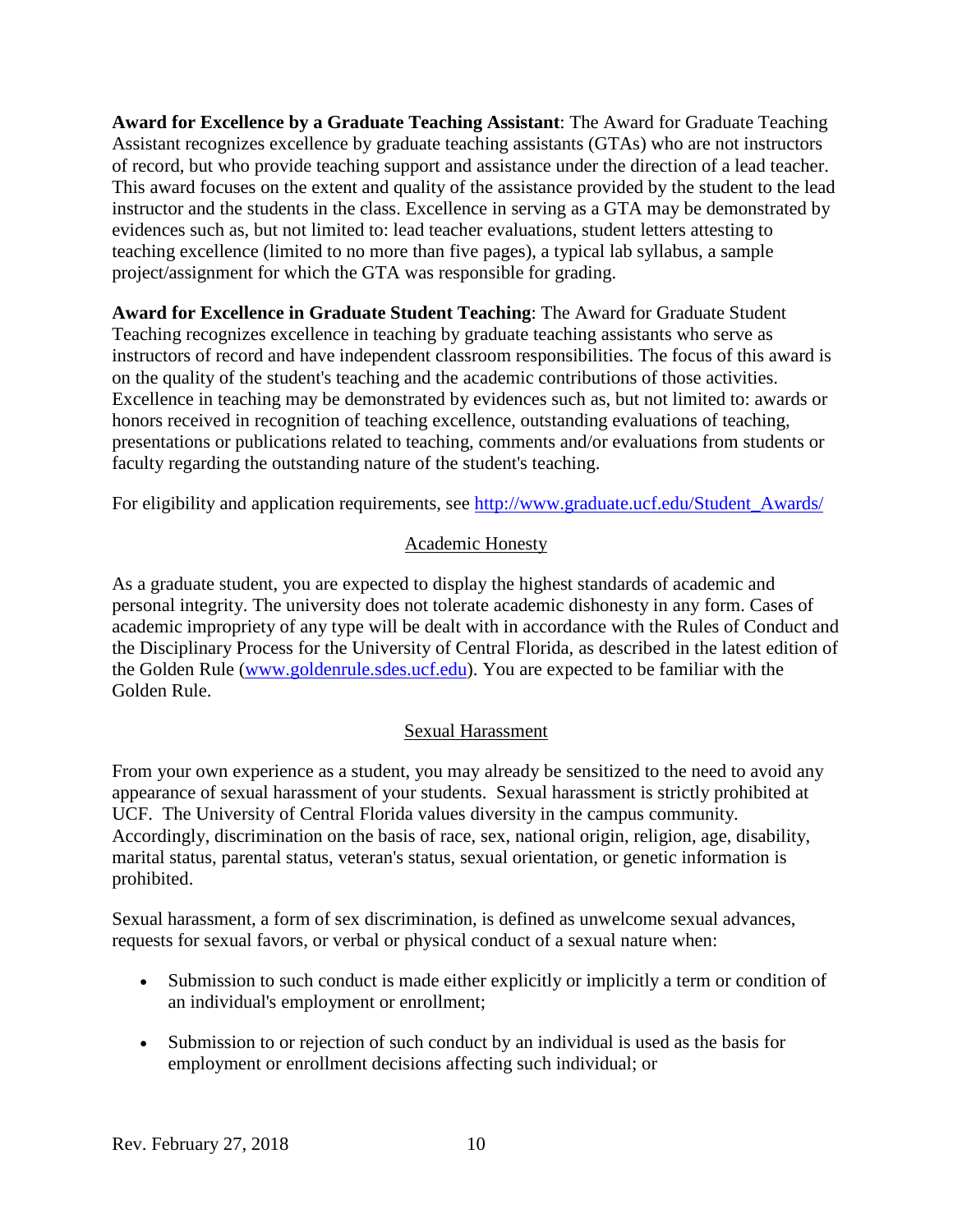• Such conduct has the purpose or effect of substantially interfering with an individual's work performance or enrollment, or creating an intimidating, hostile, or offensive working or academic environment.

Occurrences will be dealt with in accordance with the guidelines above and university rules. Employees, students, or applicants for employment or admission may obtain further information on this policy, including grievance procedures, from the Equity Coordinator. The Director of the Office of Institutional Equity (OIE) is the campus Equity Coordinator responsible for concerns in all areas of discrimination. The office is located on the main campus, in the Wayne Densch I Building (#38), Orlando, FL 32816-0030. The phone number is 407-823-1336. Policies and guidelines are available online at [http://eeo.ucf.edu/.](http://eeo.ucf.edu/)

#### Official Handling of Complaints

<span id="page-10-0"></span>Both as a student and as a Graduate Assistant, you will need to familiarize yourself with two documents pertaining to conduct. The *Golden Rule* is the university's policy regarding nonacademic discipline of students and limited academic grievance procedures for graduate (grade appeals in individual courses, not including thesis and dissertation courses) and undergraduate students. Information concerning *The Golden Rule* can be found at [www.goldenrule.sdes.ucf.edu/.](http://www.goldenrule.sdes.ucf.edu/) Section 11, "Student Academic Behavior," addresses appeals of graduate program actions or decisions.

As a GTA you could be the subject of an academic grievance filed by a student. The University-wide academic grievance procedures are found in the [Golden Rule student handbook.](http://goldenrule.sdes.ucf.edu/docs/goldenrule.pdf) If a student has a grievance, you should confer immediately with your department head, because there is already in place a system for handling such situations.

#### Ombuds Office

<span id="page-10-1"></span>The University Ombuds Office provides all members of the university community (students, staff, faculty, and others) an informal, independent, confidential, neutral office that offers assistance and impartial advice regarding concerns related to the University. The University Ombuds Officer will listen to concerns and will facilitate resolution of problems. All proceedings in individual cases will be held confidential by the Ombuds Officer, unless authorized by the complainant or otherwise required by applicable law, including without limitation, Chapter 119, Florida Statutes. The Ombuds Office is located in Millican Hall, Suite 243, Room 247. The office phone number is 407-823-6440.

The Ombuds can:

- Listen to your complaint
- Clarify university policy
- Answer questions concerning appropriate channels
- Assist with problems that have not been resolved by other offices
- Informally look into your complaint
- Make referrals to individuals who can address your concern
- Help define options that are available to you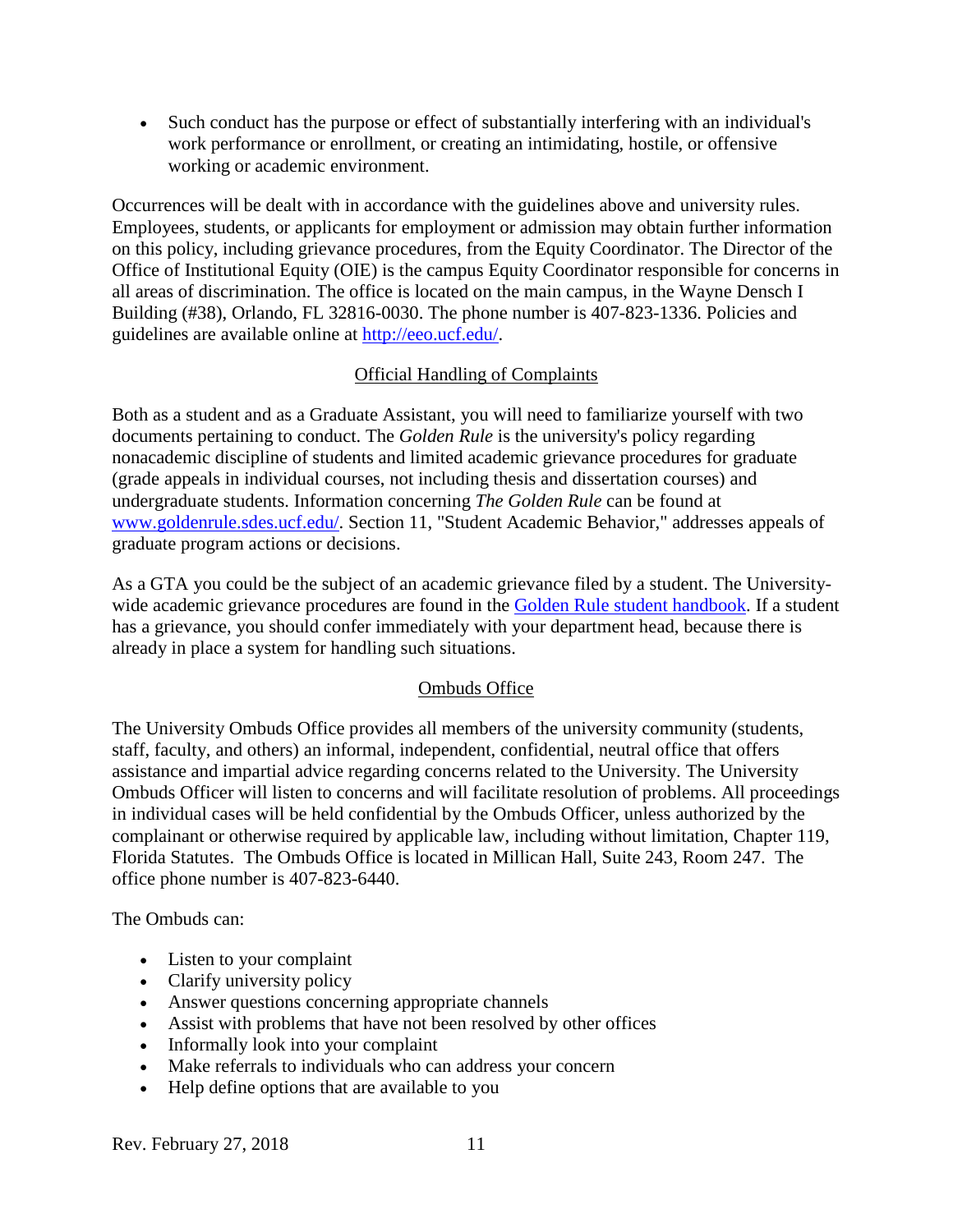- Recommend changes to university policy, rules, or procedures that are outdated, unclear, or ineffective
- Open avenues of communication; facilitate conversations
- <span id="page-11-0"></span>• Offer a SAFE place to discuss your concerns

#### Vacation, Sick Leave, Unemployment Compensation

As a part-time employee, you are not eligible to accumulate vacation time or qualify for sick leave. However, in case of illness, normally you can expect someone in your department to fill in for you, as you would do for others in the same circumstance. Notify department support personnel so that, for instance, a class can be canceled. You will observe the same school holidays as regular faculty members. Since unemployment compensation does not apply to fulltime students, Graduate Assistants are not eligible for such compensation.

#### Parking Services

<span id="page-11-1"></span>All students, faculty and staff who wish to park on campus must register their vehicle and obtain a parking permit from [Parking Services.](http://parking.ucf.edu/) As a Graduate Assistant, you must purchase a Student "D" parking pass, which allows parking in all D (green) parking lots and unreserved parking garages. There are two types of permits: decal stickers and hang-tag stickers. The hang-tag stickers generally cost a little more but may be transferred between vehicles. The tags are NOT TRANSFERABLE between owners. Parking Services is located in Garage B and can be contacted at 407-823-5812 or by e-mail at [decals@ucf.edu](mailto:decals@ucf.edu)

#### Where to Eat

<span id="page-11-2"></span>There are a number of places to eat on campus as well as a variety of options nearby on University Boulevard and Alafaya Boulevard. On campus, there are two main, all-you-care-toeat dining cafeterias that accept meal plans or cash. The Marketplace, located in Ferrell Commons, is a dining hall that offers a changing menu centered around 8 stations. Knightro's is located on the North end of campus by the CFE Arena and features 9 stations: Chef's Plate, Deli, Produce Market, Pizza, Vegetarian, Smoothie, Dessert, Soup and Grill.

Other main food options are housed in the John T. Washington Center, the John C. Hitt Library, and the Student Union. The Washington Center has a Chick-fil-A as well as different food options in the Starbucks located in the Barnes & Noble bookstore. There is a Java City located in the John C. Hitt Library that offers ready-made sandwiches, snacks, coffee, and smoothies. The Student Union houses a food court that includes Huey Magoo's Express, Nathan's Famous, Asian Chao, Greens Salad Bar, and a Domino's Pizza. There is also a Joffrey's Coffee, Subway, Qdoba, Smoothie King, Mrs. Field's Bakery, and Knightstop, which has a variety of sushi and snack offerings. The Student Union also houses Wackadoo's, one of the two campus eateries that serve beer. The other is Burger U, located on the North end of campus next to the Barnes & Noble by the CFE Arena.

There are three Starbucks Coffee locations on campus, one in the Barnes & Noble bookstore in the John T. Washington Center, one in the Health and Public Affairs Building (HPA1), and one in the Barnes & Noble bookstore located adjacent to the CFE Arena. There are two Einstein's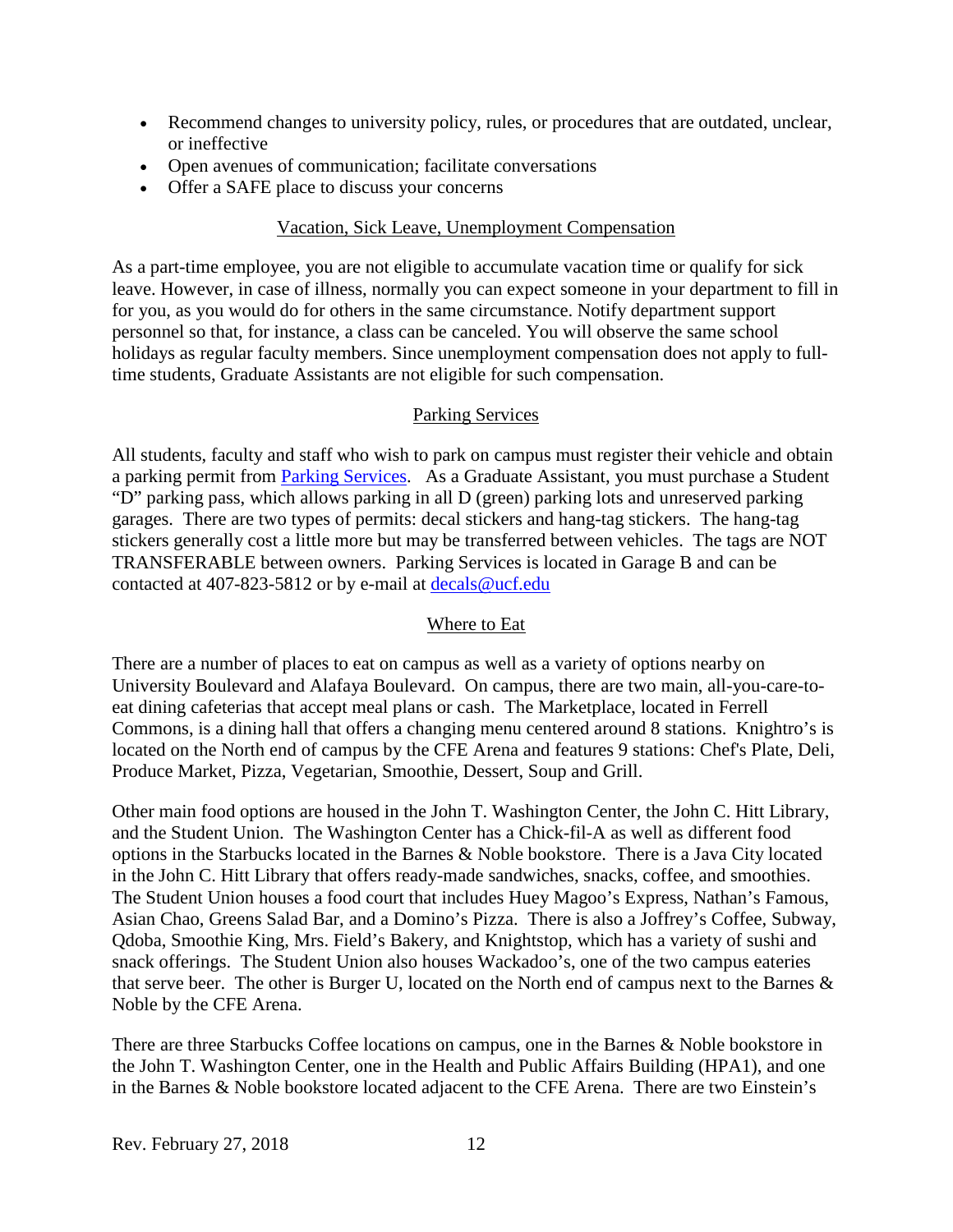Bagels locations as well: one is housed in the Education Building and the other is located in the Business Administration building.

In Knights Plaza, located by the CFE Arena, you will find a Dunkin Donuts, Domino's Pizza, Subway, Jimmy John's, Kyoto Sushi and Grill, and a Starbucks Coffee located in the Barnes & Noble bookstore.

# **INFORMATION FOR GRADUATE TEACHING ASSISTANTS**

<span id="page-12-0"></span>The Graduate Teaching Assistant at the University of Central Florida occupies a unique position and serves an invaluable function for the University. As a GTA, you will gain professional experience in teaching while earning financial support for your studies. The University also benefits, for you become an essential member of the corps of qualified individuals who assist in instruction.

You can be a positive academic influence on undergraduates who are unsure of their majors; they may get their first exposure to a field of study through a class or a laboratory section you teach. Your knowledge and enthusiasm may inspire interest and even help a student to choose a major. Although it is not your responsibility to do formal academic counseling, you should know where and to whom a student could go for such information, particularly in your own department.

While these exciting possibilities lie in front of you, it is equally important for you to maintain a balance between your roles as student and teacher. Your goal must be to discover a workable system for performing equally well in both important roles. The University Counseling Center offers several seminars each semester on coping with graduate school and balancing the stress of wearing many hats. There are also several other programs and services available on campus to assist you in teaching as well as balancing the demands of graduate school.

#### Training Programs for GTAs

<span id="page-12-1"></span>To support the university's teaching mission and help you prepare for your teaching experiences, the university requires graduate students who will serve as graduate teaching associates, assistants, and graders to complete training prior to assuming their GTA responsibilities. These training modules cover University rules and regulations, classroom management strategies, and basic procedures for syllabus construction, grading, and managing your course. In addition, graduate students with English as a second language who will serve as graduate teaching associates or assistants (job codes 9183 or 9184) must achieve a passing score on the SPEAK Test prior to assuming their GTA responsibilities. More information can be found at: [https://funding.graduate.ucf.edu/GTA\\_Training\\_Requirements/.](https://funding.graduate.ucf.edu/GTA_Training_Requirements/)

GTA Training requirements apply to all students who will be appointed as GTAs (job codes 9183 Associate, 9184 Assistant, 9187 Grader). SPEAK Test requirements apply to all international students admitted to the university Fall 2004 or later who will be appointed as associates or assistants (9183 or 9184).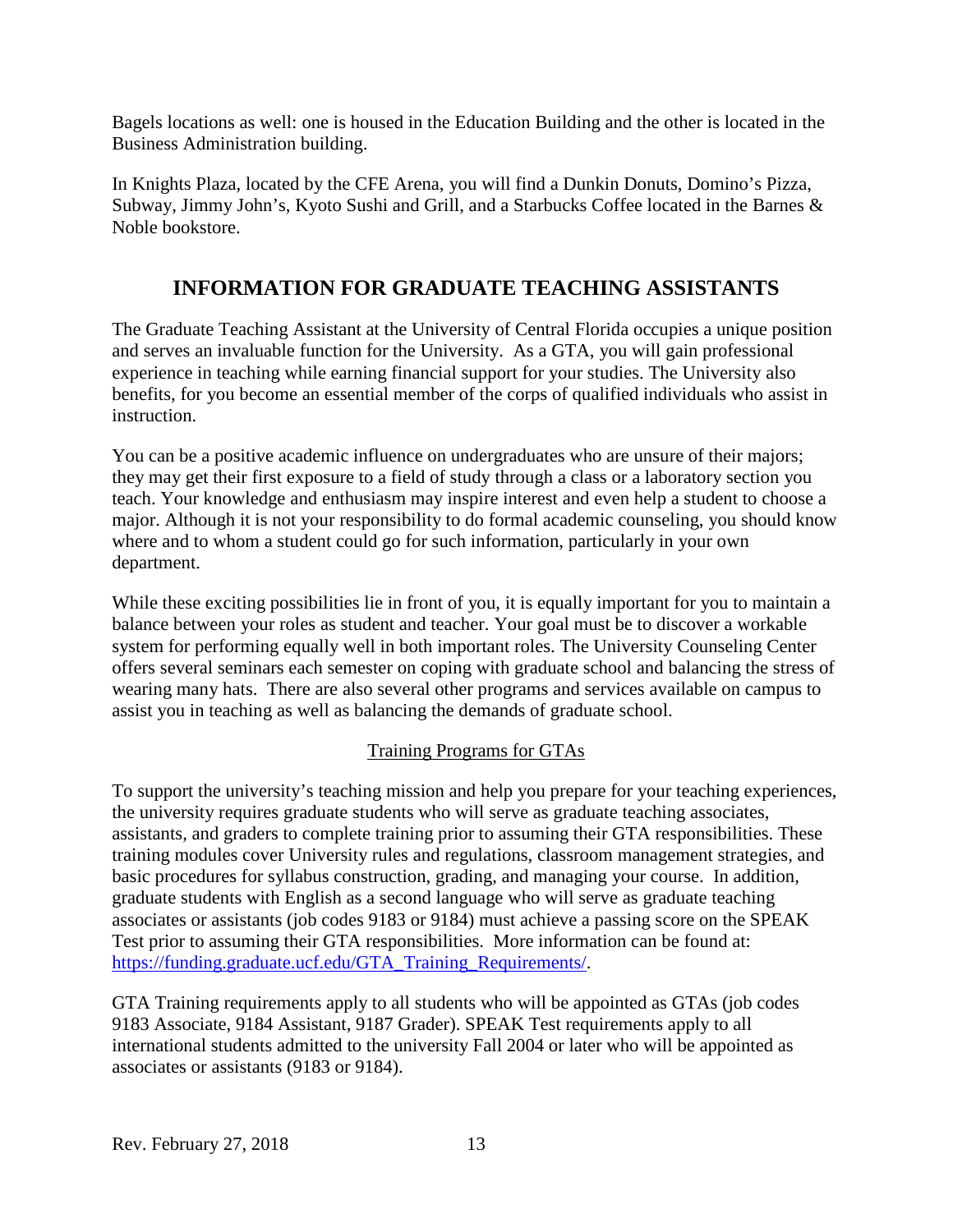Depending on your GTA assignment, you may need to complete additional training beyond graduate teaching.

In addition, the Pathways to Success Program for graduate students includes Graduate Teaching Workshops to help you continue to develop your teaching knowledge and skills. For more information, see [Pathways to Success.](http://www.students.graduate.ucf.edu/pathways/)

#### Environmental Health and Safety

<span id="page-13-0"></span>The [Environmental Health and Safety Department](http://ehs.ucf.edu/home.html) offers Research Safety Online Courses for individuals working in a laboratory for the first time, working in a laboratory with biological materials, and/or working in a laboratory with radioactive materials. Consult with your department to see which training courses you need to take. The EHS office offers the following training courses:

- Biological Safety Orientation
- Biological Safety Refresher (required annually for those working in a laboratory with biological materials)
- Laboratory Safety Orientation
- Laboratory Safety Refresher (required annually for those working in a laboratory)
- Radiation Safety Orientation
- Bloodborne Pathogens for Healthcare and Laboratories

<span id="page-13-1"></span>For more information, see<http://ehs.ucf.edu/training/canvas.html> or contact EHS at 407-823-1470.

#### Student Perception of Instruction

Students will be given the opportunity to complete an online Student Perception of Instruction (SPI) form for each of their classes near the end of each semester. The students are notified of the need to complete the form(s) when they access the myUCF portal. Student responses are anonymous and are not provided to the colleges and faculty members until after the semester is over. If you receive funding as a Graduate Teaching Associate (job code 9183), you will be the instructor of record for a class in your department and will receive the results of your student evaluations after the semester is over. The Faculty Center for Teaching and Learning has an excellent resource page for the [Student Perception of Instruction.](http://www.fctl.ucf.edu/FacultySuccess/SemesterEssentials/studentperceptions.php) This page has instructions for filling out the forms as well as an overview of what types of questions are asked.

How do you interpret the results from these evaluations? The Student Perception of Instruction allows students to evaluate your teaching across a number of different dimensions. These results are useful for modifying the class in the future and for indicating what areas you excel in as an instructor and what areas might need improvement. The SPI also allows you to consider your results in the context of teaching evaluation results for your department and your college. For items that you receive high marks (a 4 or 5), take note of what is working and keep doing it. For items receiving low marks (a 1 or 2), take note of problems in these areas. What specifically could you change for the next time you teach this class? Did the students find you to be disorganized, confusing, not interested in the topic? The open response sections are often a good

Rev. February 27, 2018 14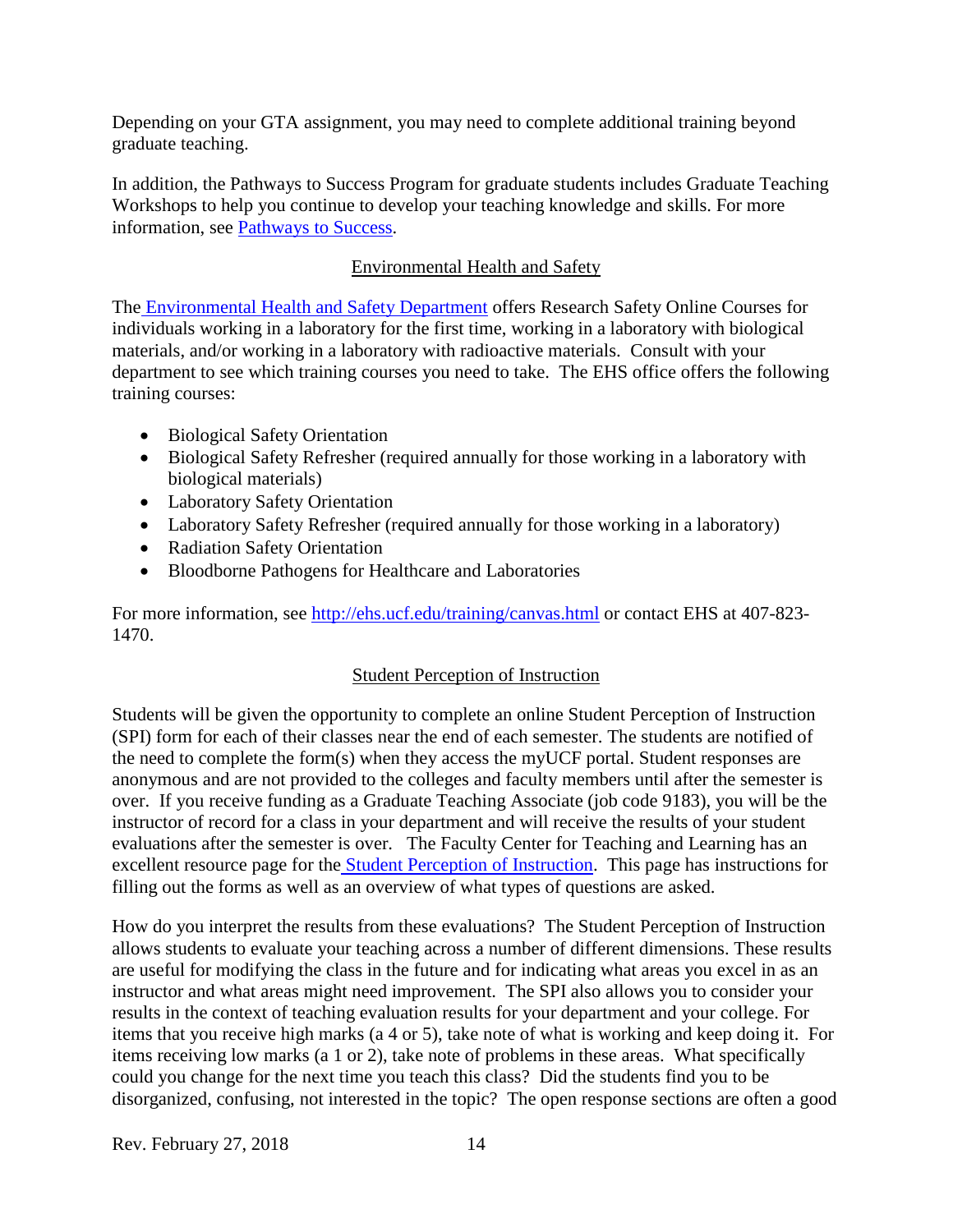place to look to understand the ratings in the closed response section. You may also want to consult with your assigned faculty advisor to discuss the results of your SPI. Be sure to ask yourself how your responses compare to the rest of your department and the rest of your college so you can gain a better sense of how you stand in the context of your discipline area.

#### Faculty Center for Teaching and Learning

<span id="page-14-0"></span>The [Faculty Center for Teaching and Learning,](http://www.fctl.ucf.edu/) located in Classroom Building 1, Room 207, is an invaluable resource for faculty and graduate teaching assistants/associates. On their website, you can find information on classroom management, course design, selected pedagogies, as well as semester essentials and basic information for new instructors. Staff members at the Faculty Center administer the Graduate Teaching Associate training workshop and are available to provide assistance on a number of teaching-related matters.

Each semester, the Faculty Center also offers the Preparing Tomorrow's Faculty program for current and aspiring Graduate Teaching Assistants. Students complete a series of online modules, assemble a first draft of their teaching portfolio, and engage in a learning community facilitated by Faculty Center staff. Texts are provided, and the program is free to participants.

Topics include:

- Course design
- Modes of delivering instruction
- Learning theories and models
- Teaching methods
- Assessment and feedback
- Professional survival skills, ethics, legal issues
- Classroom management

Priority admission to the course will be granted according to these criteria:

- 1. Graduate Teaching Associates (instructors of record)
- 2. Graduate Teaching Assistants
- 3. GTA-Graders
- 4. Others

More information can be found on the Faculty Center website (www.fctl.ucf.edu) or by emailing [fctl@ucf.edu.](mailto:fctl@ucf.edu)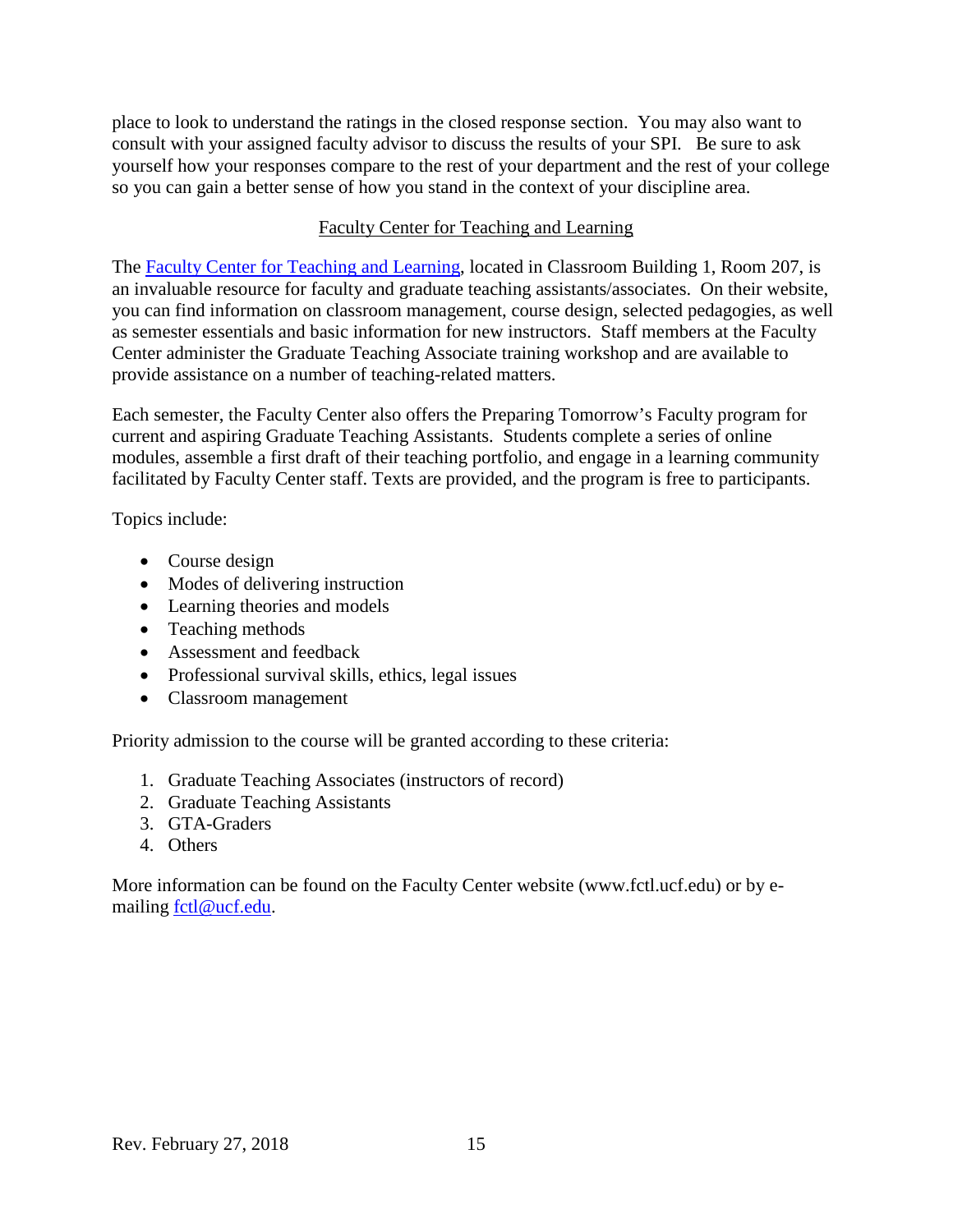### **SERVICES ON CAMPUS**

#### Career Services

<span id="page-15-1"></span><span id="page-15-0"></span>[UCF Career Services](http://www.career.ucf.edu/) contributes to the university's goal of offering high quality undergraduate and graduate education and student development by providing centralized, comprehensive and coordinated career development, experiential learning and employer relations programs. These integrated programs help students effectively plan careers; integrate their academic studies to work and to the community; develop personal, academic and work competencies, make effective career and related academic decisions; acquire career-related experience; gain professional employment; and plan for graduate or professional school. These programs and services are available through walk-in assistance, scheduled appointments, workshops, and major events. Career Services is located on Memory Mall.

#### Counseling Services

<span id="page-15-2"></span>The University of Central Florida Counseling Center is the only free of charge campus agency designated to provide comprehensive psychological services to university enrolled students. The center seeks to strengthen student learning by minimizing interruption of the learning caused by mental health concerns, assisting with the academic skills needed to successfully matriculate through the university. In addition, the center offers crisis intervention, career assessment and counseling, presentation services, professional consultation, and graduate training. The staff is comprised of licensed (or licensed eligible) psychologists and mental health counselors, and graduate interns who provide both a confidential atmosphere and a safe environment in which students may explore and resolve issues of concern. The center offers services in an atmosphere that is welcoming and comfortable for all students regardless of race, gender, ethnic background, age, sexual orientation, citizenship, or physical status. The center maintains and assures confidentiality as provided by law. The center is open Monday through Friday and operates on an appointment basis. For additional information, visit the website at [http://caps.sdes.ucf.edu/.](http://caps.sdes.ucf.edu/)

#### Creative School for Children

<span id="page-15-3"></span>The Creative School for Children (Educational Research Center for Child Development) provides an educational program, including kindergarten-first grade, for children two through five years old. The daily program is planned and conducted by degreed teachers offering a wide variety of experiences in art, music, language, motor skills, science, math, social studies, perceptual development, socialization, and self-discovery. Planned and spontaneous field trips and special family programs are a part of the yearly schedule. Experiences in observation and training in academic areas are also made available to university students. Opportunities for educational research are available to university faculty and graduate students. The school enrolls children of university students, faculty, and staff.

The school also offers an evening program, which provides engaging and fun activities for preschool children and dedicated homework/study time for school-agers. Dinner is provided. This program operates Monday-Thursday 5:35 p.m.-9:15 p.m. To inquire about enrollment, call 407-823-2726.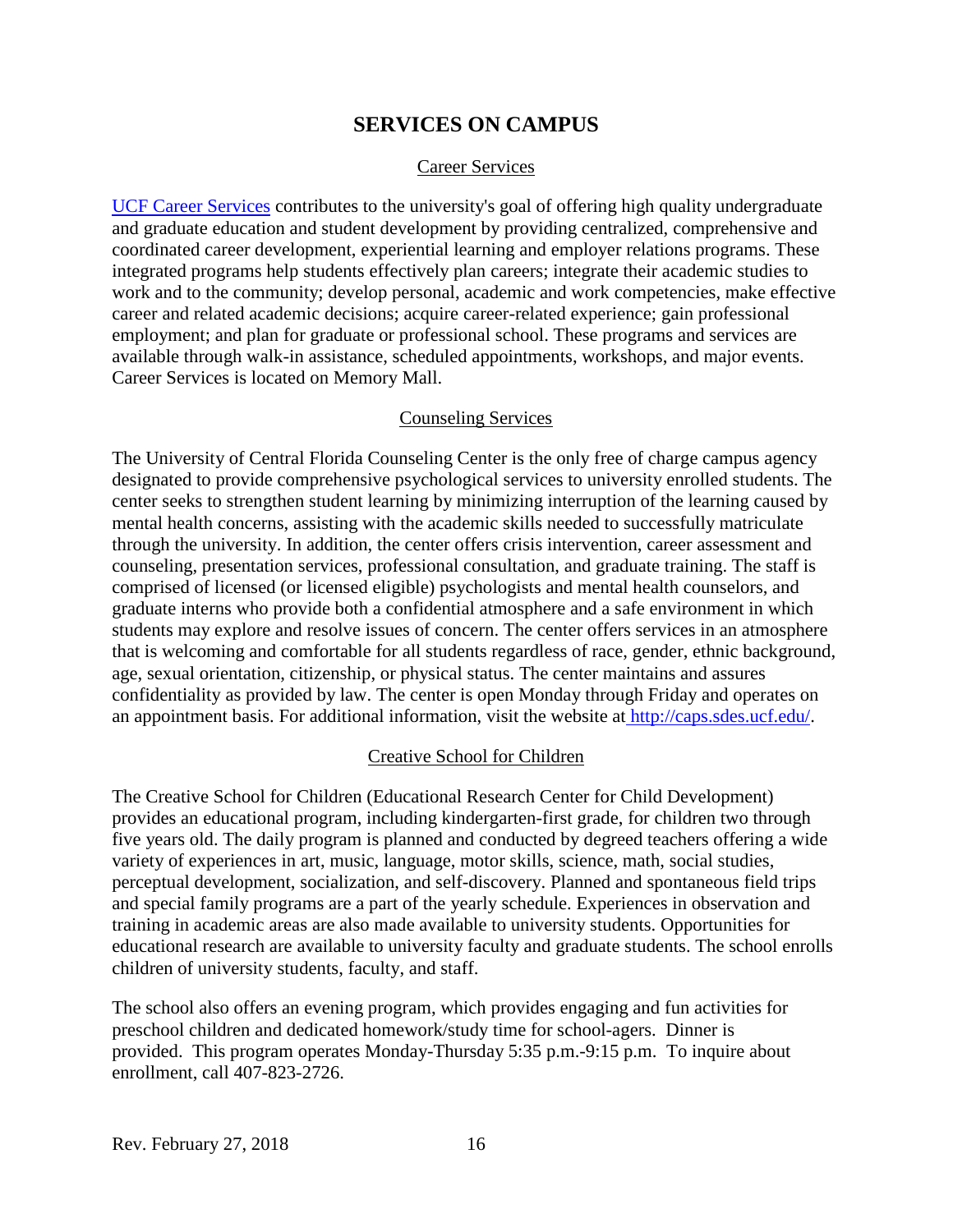#### Graduate Student Center

<span id="page-16-0"></span>The [Graduate Student Center](http://www.graduate.ucf.edu/gradcenter) (e-mail [gradcenter@ucf.edu\)](mailto:gradcenter@ucf.edu) provides a space for graduate students to gather for professional development, workshops, rehearsal of presentations, final defenses of their thesis or dissertation research, guest lectures and colloquia series, study, and collaborate. Located in Suite 146 Colbourn Hall, the Graduate Student Center is just minutes from the Student Union, Bookstore, Library, and Millican Hall services, and down the hall from the University Writing Center.

The Graduate Student Center contains four main areas: multipurpose study and collaboration area, presentation room, conference room, and study and data analysis rooms. The study and data analysis rooms feature 12 computer workstations with specialized software for statistical analyses, creating publication-quality figures, and other software to help support graduate students conducting and presenting their research. All PC computers have Microsoft Office 2010, Origin 8.6, Adobe Master Collection, SPSS, Amos, LaTex, and ArcGIS. Camtasia, ChemBio Office, GAUSS, Interactive Data Language, Mat Lab, Nvivo, SAS, STATA and UCINET6 varies by computer. Selected computers have MAGic and JAWS. Computers are available on a first-come, first-served basis. Graduate students may use these study stations on a walk-in basis or reserve a specific computer workstation for up to two hours (renewable if no one else is waiting).

#### UCF Global

<span id="page-16-1"></span>[UCF Global](http://global.ucf.edu/) serves as a source of information, advocacy, and support to prospective, new, and current international students and scholars at the University of Central Florida. UCF Global provides students and scholars with immigration advising and assistance in adjusting to new academic and cultural environments. Their office is located in the UCF Global Building (GB 139).

#### Public Safety and the UCF Police

<span id="page-16-2"></span>The UCF Police Department is a full-service law enforcement agency that prides itself on providing professional services to the university community through prevention, education and enforcement. The University Police officers provide police services 24 hours a day, seven days a week to the university community. The Communications Center (407-823-5555) provides a mechanism for persons to receive assistance in the event of an immediate threat, danger, injury, fire, or criminal occurrence by calling 9-1-1. University Police are part of the county-wide "Enhanced 9-1-1" system and automatically receive calls related to campus. The system ensures that the correct emergency responder—police, medical or fire—is directed to the right place in the shortest amount of time. Since telephone numbers appear on the police computer screen, callers who are either too young or too incapacitated to give their number or location can still receive emergency assistance. Communications Operators are on duty 24 hours a day. Blue light emergency phones are located at various locations on campus to allow persons in need of assistance to contact the Police Department. All Blue Light Emergency phones dial into the Communications Center to ensure a swift response if needed.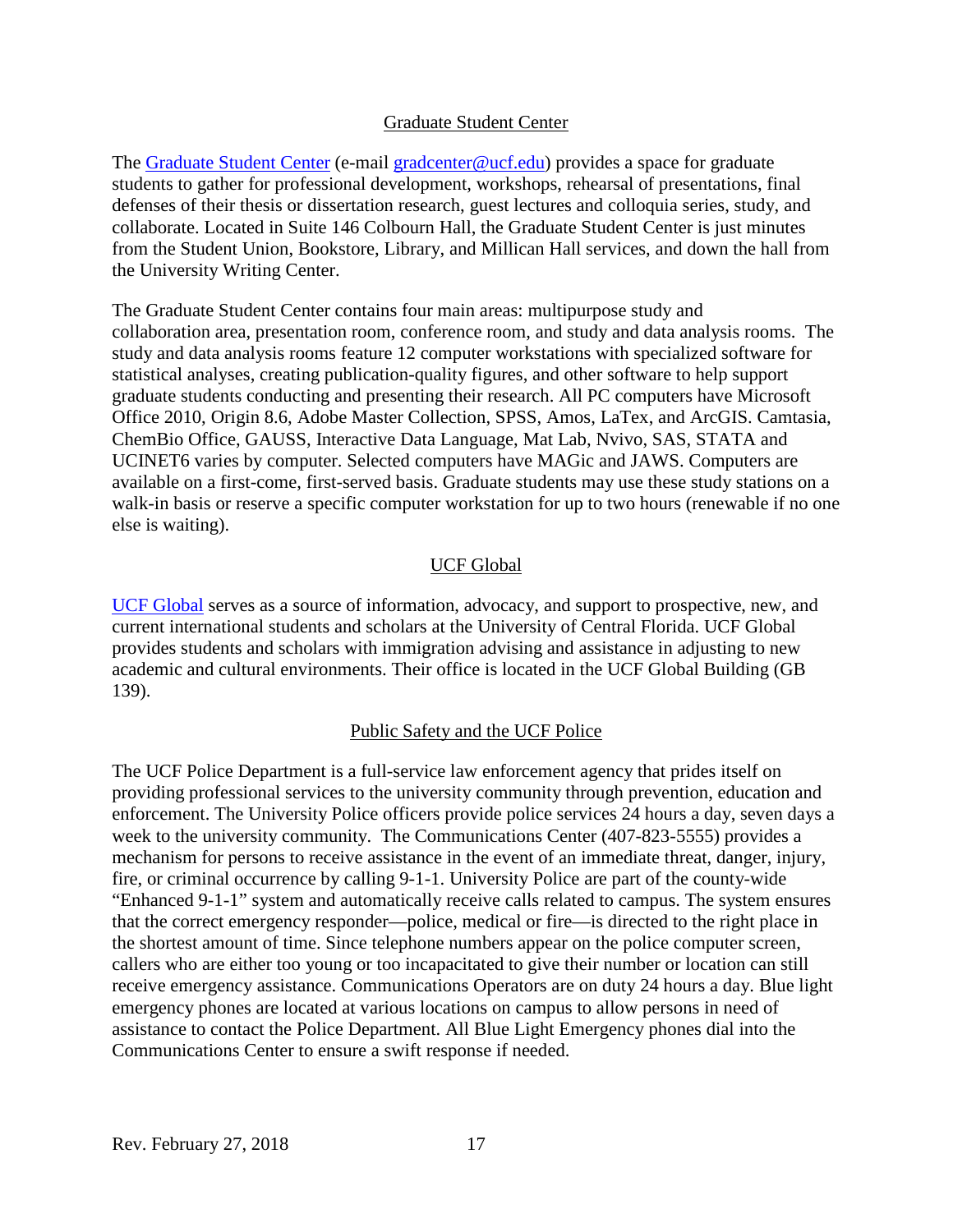The Victim Services Unit, located at University Towers, Suite. 450, 12201 Research Parkway, Orlando 32826 (office 407-823-2425; 24/7 HOTLINE 407-823-1200) provides services for persons impacted by crime, violence or abuse on or off the UCF campus. Services include 1) advocacy, support, and practical assistance; 2) options, information, and referrals; and 3) prevention awareness educational programming. Additional information can be viewed at [http://shield.ucf.edu](http://shield.ucf.edu/) or [www.victimservices.ucf.edu.](http://www.victimservices.ucf.edu/)

The UCF Police also operate the Safe Escort Patrol Services program which is available from 7 p.m.-1 a.m., 7 days a week. If you are staying late into the evening on campus and do not feel comfortable walking back to your car, call this service (407-823-2424) and someone will be dispatched to escort you. If it is after 1 a.m. or on the weekend, call 407-823-5555 and an officer will be dispatched, if available.

#### Recreation and Wellness Center

<span id="page-17-0"></span>The [UCF Recreation and Wellness Center \(RWC\)](http://rwc.sdes.ucf.edu/) comprises many programs, such as Intramural Sports, Sport Clubs, Outdoor Adventure, Fitness, and Aquatics. The RWC is open to all students with a valid UCF ID; paid memberships are available for non-students. The RWC offers a vast array of state-of-the-art facilities, includes a custom climbing wall, tennis courts, sand volleyball courts, a disc golf course, numerous intramural sports fields, a leisure pool, and an outdoor lap pool. The UCF Campus Wellness Center, also housed with RWC, sponsors a wide variety of health-related classes, lessons, and programs throughout the year. The RWC Fitness Program is comprised of six areas: Adaptive and Inclusive Recreation and Assisted Workout, Fitness Assessment, Fitness Orientations, Group Exercise, Personal Training, and Fitness Programs. Playing fields and tennis courts adjacent to the center are available to students when not in use for scheduled events. The RWC staff also operates the Lake Claire recreation area, which is located just north of Greek Row. Lake Claire offers picnic facilities, watercraft, and a nature trail.

#### Student Accessibility Services

<span id="page-17-1"></span>[UCF Student Accessibility Services](http://sas.sdes.ucf.edu/) is located in Ferrell Commons, Room 185 and provides information and individualized services consistent with the student's documented disability. Such services may include, but are not limited to, orientation to campus facilities and services, assistance with classroom accommodations, assistance with course registration, disabled parking decals, counseling, and referral to campus and community services for students with disabilities. The office can be contacted at 407-823-2371.

#### Student Union

<span id="page-17-2"></span>Known as the "Heart of Campus," the Student Union sits at the center of the University of Central Florida's Orlando Campus. The Union provides space for students and members of the UCF community to study, socialize, eat, host events, attend meetings, and engage in campus life. This facility provides a home to many vibrant university departments, access to key student services, and collaborative spaces for students to connect on campus. In addition, the Union offers over 26,000 square feet of meeting and event space, with the ability to host various campus events, seminars, conferences, banquets, and various other functions.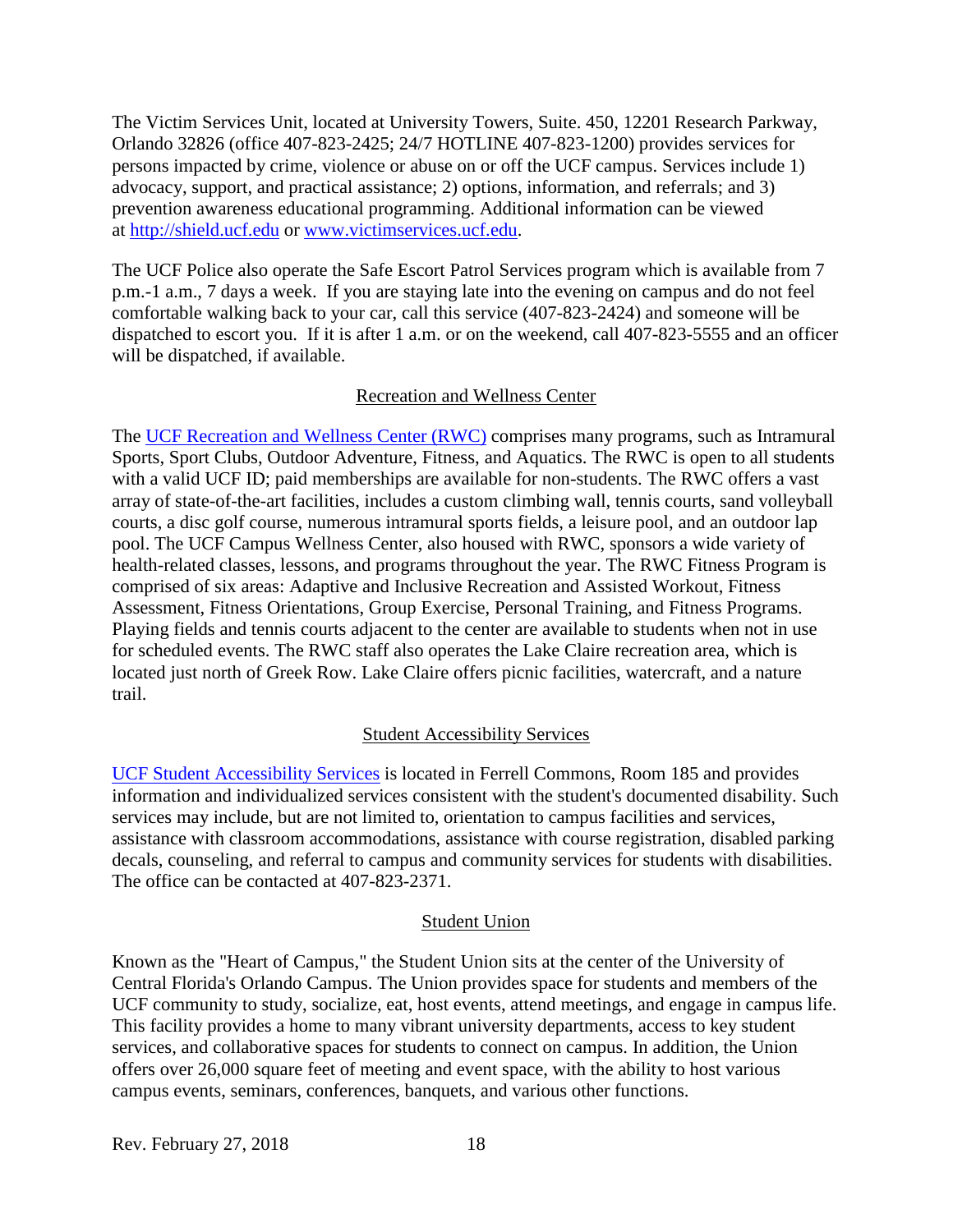#### University Writing Center

<span id="page-18-0"></span>The [University Writing Center \(UWC\)](http://uwc.ucf.edu/) offers support for undergraduate and graduate students seeking assistance with writing. Peer consultants in the UWC take a semester-long course to learn to tutor writing, then participate in weekly ongoing training and professional development in order to assist students with writing from a variety of disciplines and genres, including term papers, conference proposals, annotated bibliographies, literature reviews, grant proposals, resumes, and application essays. Consultants provide feedback and assistance at every stage of the writing process, including gathering and interpreting sources, drafting, revising, integrating and citing sources, and learning to proofread and edit. To work with a writing consultant, students can make an appointment either by clicking the TutorTrac logo on the UWC website or calling 407-823-2197. The Writing Center is located in Colburn Hall, Room 105.

#### Veteran's Academic Resource Center

<span id="page-18-1"></span>The [Veterans Academic Resource Center \(VARC\)](http://varc.sdes.ucf.edu/) recognizes and supports student veterans as they the transition from military to student life. The VARC, a unit of the Registrar's Office, is a collaboration among the offices of Career Services, the Counseling Center, Student Academic Resource Center, Student Disabilities Services, and Transfer and Transition Services, and provides the home for Veteran Services. VARC has been designated as a Center for Excellence for Veteran Student Success and is partially funded by a grant from the U.S. Department of Education Fund for the Improvement of Postsecondary Education (FIPSE).

Located at UCF Knights Plaza/Arena, across from Barnes & Noble@UCF, VARC is open 9:00 a.m. to 5:00 p.m. Mondays, Thursdays, and Fridays; 8:30 a.m. to 5:00 p.m. Tuesdays and Wednesdays, and provides study, tutor and lounge areas for student veterans and programs and events designed specifically for student veteran needs.

#### Veteran Services

<span id="page-18-2"></span>[Veteran Services,](http://www.va.ucf.edu/) located in the VARC (UCF Knights Plaza/Arena, across from Barnes & Noble@UCF) serves all veteran students and eligible dependents who are using VA educational benefits to further their education. The office provides information concerning entitlements, filing claims to the Department of Veterans Affairs (DVA), certifying enrollment at the University, and deferring tuition and fee payments. The office also provides related counseling for personal and academic concerns and referral to various community agencies. Veterans and eligible dependents must be certified through Veteran Services each term to receive VA educational benefits. The office monitors the academic progress of all those receiving VA educational benefits. All veterans and eligible dependents are urged to consult Veteran Services early in the UCF admissions process.

Students eligible for VA educational benefits must certify each term with Veteran Services after they enroll for classes. To maintain eligibility for VA education benefits, students must adhere to the policies and procedures VA educational benefits. A copy of the Student Veteran Handbook can be obtained on the GI Bill website.